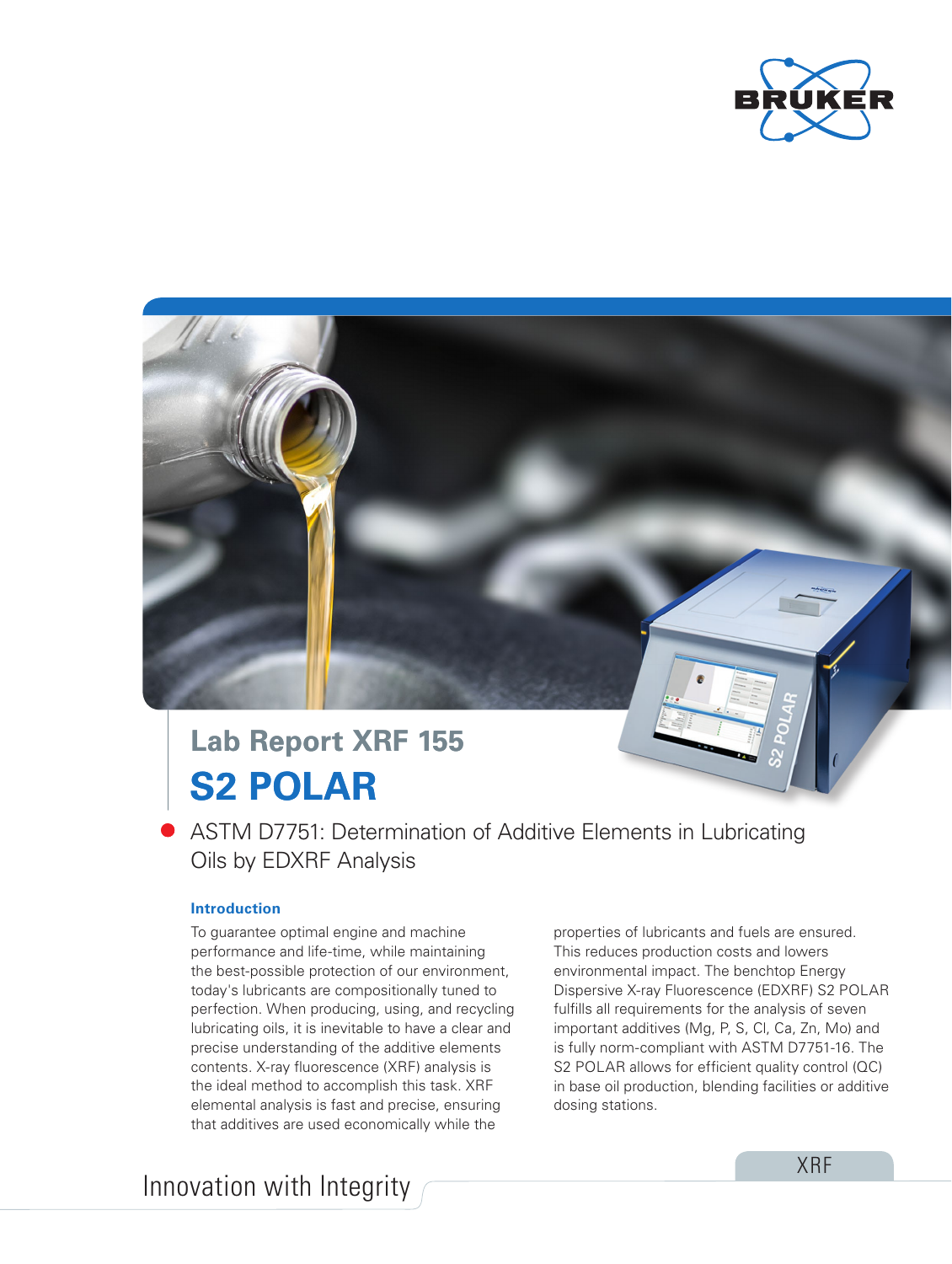#### **Instrument**

The EDXRF S2 POLAR (Fig. 1) with its polarizing HighSense™ beam path is optimized for multi-element petrochemical applications. The instrument is equipped with a high-power 50 W Pd X-ray tube and a HighSense ULS silicon drift detector with optimum spectral resolution. The easy-to-use, multilingual TouchControl™ interface in conjunction with the factory calibrated application packages for the norm ASTM D7751 ensure a 'One-Button' Ready-to-analyze solution (Fig. 2). This enables users with minimal training to run routine samples on day one.



Figure 1: S2 POLAR – Compact benchtop EDXRF designed for petrochemical applications

| Choose your application |                   |  |  |
|-------------------------|-------------------|--|--|
| Routine analysis        |                   |  |  |
| ASTM D4294 High         | ASTM D4294 Low MO |  |  |
| ASTM D4294 Mid          | ASTM D6481        |  |  |
| ASTM D7220              | ASTM D7751        |  |  |
| <b>Quality Check</b>    |                   |  |  |
| Other tasks             |                   |  |  |
| Tasks                   |                   |  |  |

Figure 2: Ease and straightforward to use with factory precalibrated 'One-Button' TouchControl™ methods

# **Preparation**

Bruker's dedicated preparation accessory kit for oil samples (K410C215) contains the required parts to prepare liquid cups for fuel samples. This kit includes liquid cups with 40 mm outer diameter, SampleCare™ cups with 51 mm and Prolene foils with 4.0 μm thickness. The SampleCare cup prevents sample leakages and protects important system components. This guarantees maximum instrument availability, even for high throughput lubricating oil analysis. In combination with the liquid cup preparation tool (provided with the S2 POLAR) fast and reproducible sample preparation is ensured. The use of standardized liquid cups results in low costs per sample. For sample preparation it is only required to weigh 7 g oil sample into a liquid cup and place it for the measurement into a larger SampleCare cup (Fig. 3).



Figure 3: Bruker's dedicated liquid sample cup (Ø 40 mm, left) and the larger SampleCare cup (Ø 51 mm, right)

## **Measurement**

Two measurement regions have been defined to cover seven additive elements (Mg, P, S, Cl, Ca, Zn, Mo). The tube current was optimized and fixed to gain maximum count rate for the various elements. Table 1 lists the detailed measurement parameters.

To obtain best analytical results for light elements such as Mg and P, the measurements have been performed in 'reduced' Helium mode. This mode uses the vacuum pump to minimize helium consumption while ensuring excellent performance for light element analysis.

#### Table 1: Instrument measurement parameters

| ∣ Element        | <b>IkVI</b> | [mA] | <b>Tube voltage Tube current Measurement</b><br>time [s] |
|------------------|-------------|------|----------------------------------------------------------|
| Mg, P, S, Cl, Ca | 25          | 1700 | 240                                                      |
| Zn. Mo           | 50          | 850  | 240                                                      |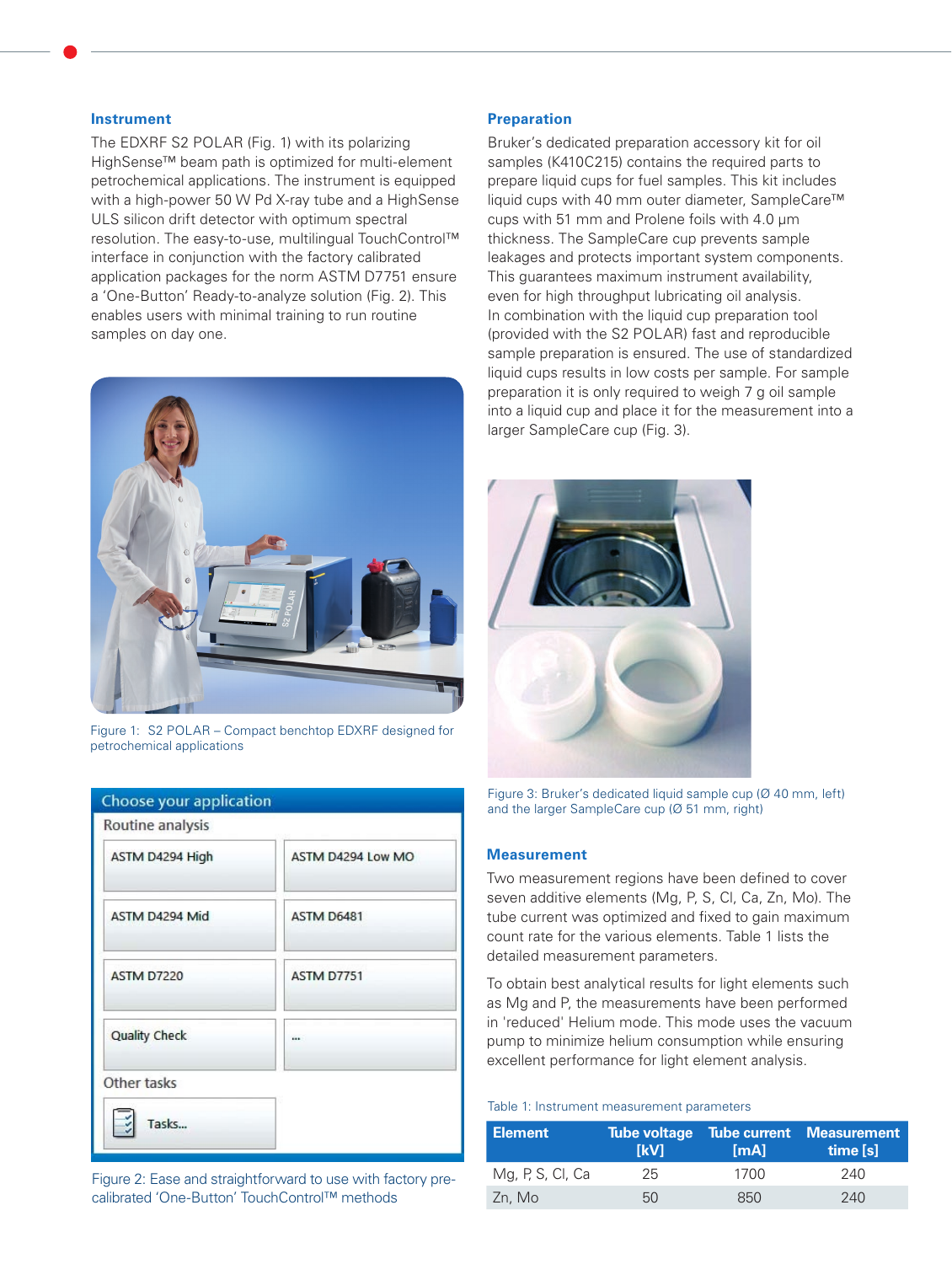# **Calibration**

The Ready-to-analyze solution ASTM D7751 is a factory calibrated application package for unused lubricating oils and consists of a set of twelve validated multi-element standards. The solution covers the concentration ranges of the additive elements shown in Table 2. An exemplary calibration curve is shown in Figure 4.

For ease-of-use the ASTM D7751 solution also contains the required QC Blank sample, a QC sample as well as a Drift Correction sample. There is no need for extensive method set-up and the instrument is immediately available for routine samples.



Table 2: Concentration ranges of standards included in the ASTM D7751 solution package

| <b>Min. concentration</b><br>[%] | <b>Max.</b> concentration<br>[%] |
|----------------------------------|----------------------------------|
| 0.02                             | 0.30                             |
| 0.005                            | 0.40                             |
| 0.007                            | 2.50                             |
| 0.005                            | 0.40                             |
| 0.005                            | 0.60                             |
| 0.005                            | 0.40                             |
| 0.005                            | 0.075                            |
|                                  |                                  |

Figure 4: Calibration curve for Mo in mineral oil covering the range from 0.005 % to 0.075 % Mo

# **Results**

Repeatability measurements have been performed to prove the norm-compliance with ASTM D7751-16. Typical data obtained for a lubricating oil analyses are shown in Table 3.

#### Table 3: Repeatability of lubricating oil analyses

|                           | Mg<br>[%] | P<br>[%] | S<br>[%] | C1<br>[%] | Ca<br>[%] | Zn<br>[%] | <b>Mo</b><br>[%] |
|---------------------------|-----------|----------|----------|-----------|-----------|-----------|------------------|
| Rep 1                     | 0.099     | 0.111    | 0.511    | 0.0265    | 0.204     | 0.119     | 0.0097           |
| Rep 2                     | 0.097     | 0.112    | 0.514    | 0.0264    | 0.201     | 0.120     | 0.0095           |
| Rep 3                     | 0.102     | 0.111    | 0.509    | 0.0261    | 0.202     | 0.118     | 0.0097           |
| Rep 4                     | 0.101     | 0.112    | 0.514    | 0.0264    | 0.203     | 0.121     | 0.0096           |
| Rep 5                     | 0.104     | 0.111    | 0.514    | 0.0263    | 0.200     | 0.119     | 0.0094           |
| $\sim$ $\sim$ $\sim$      |           |          |          |           |           |           |                  |
|                           |           |          |          |           |           |           |                  |
| <b>Rep 16</b>             | 0.101     | 0.111    | 0.511    | 0.0264    | 0.202     | 0.120     | 0.0093           |
| Rep 17                    | 0.104     | 0.111    | 0.512    | 0.0263    | 0.202     | 0.118     | 0.0096           |
| <b>Rep 18</b>             | 0.098     | 0.111    | 0.513    | 0.0265    | 0.202     | 0.121     | 0.0094           |
| <b>Rep 19</b>             | 0.101     | 0.112    | 0.513    | 0.0264    | 0.203     | 0.119     | 0.0092           |
| <b>Rep 20</b>             | 0.094     | 0.111    | 0.511    | 0.0264    | 0.203     | 0.119     | 0.0094           |
| <b>Mean value</b>         | 0.100     | 0.111    | 0.512    | 0.0264    | 0.202     | 0.119     | 0.0094           |
| Abs. Std. Dev.            | 0.0025    | 0.0004   | 0.0016   | 0.0001    | 0.0010    | 0.0009    | 0.0002           |
| <b>Rel. Std. Dev. [%]</b> | 2.49      | 0.36     | 0.31     | 0.40      | 0.51      | 0.78      | 1.98             |
| <b>Certified value</b>    | 0.100     | 0.110    | 0.500    | 0.025     | 0.200     | 0.120     | 0.0100           |